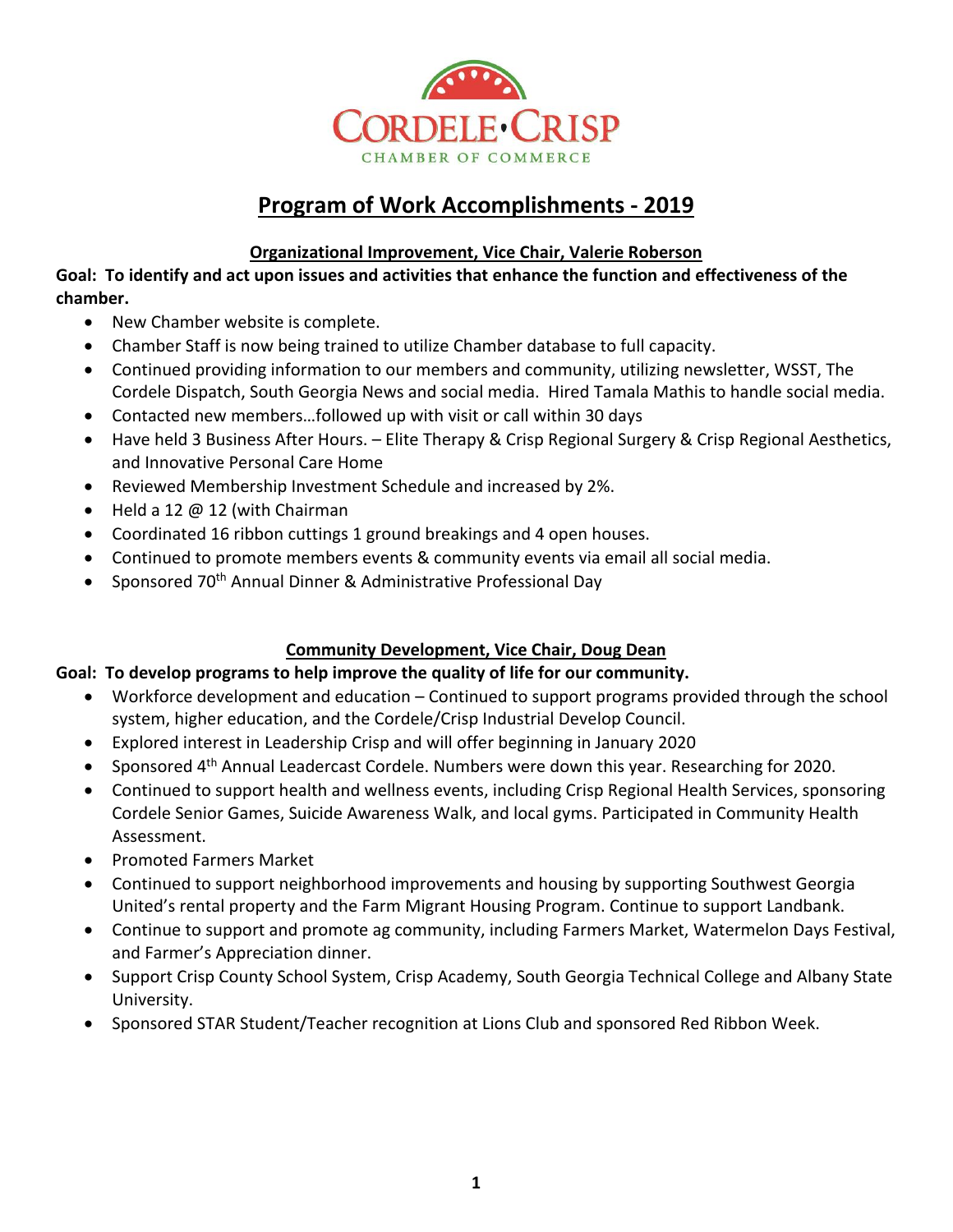#### **Small Business Development, Vice Chair, Heath Hamilton**

**Goal: To develop programs to promote quality economic growth, provide assistance to small businesses and entrepreneurs.**

- Created new comer/new business informational brochure & include information in Chamber Business Directory.
- Partnered with UGA Business Develop Center (Max Marketing), South Georgia Technical College, Albany State University and Southwest Georgia United to assist entrepreneurs, and small businesses.
- Continued partnership with Albany State University and South Georgia Technical College for employment workshops, including résumé and application packet building.
- Updating "How to Start a Business" packet.
- Continued to promote business development and promote the Resource Office at the chamber. Assisted 14 in starting a business. 29 individuals utilized the resource office.
- Offered webinars through the Georgia Chamber, Tax Credit Seminars and SBDC to membership. 44 participated

# **Keep Crisp Beautiful, Vice Chair, Chip Wells**

### **Goal: To educate our community to build and sustain a local movement to reduce and eliminate litter and promote participation and efforts to preserve our environment.**

- Keep Crisp Beautiful has section in the Chamber Chatter to promote events, recruit volunteers and educate the community.
- Director or volunteers will provide education information, advertising events at least once monthly on WSST, press releases will be sent to all media and included on all social media.
- Increased volunteer base. Recruit Boy Scouts, 4-H'ers, with a focus on Senior citizens, other community organizations and the business community.
- Sponsored Great American Clean Up, Rivers Alive scheduled for Nov. 23<sup>rd</sup>, held drop off for Bring One for the Chipper, held Spring Clothes Collection, will promote America Recycles Day on social media, continue to encourage Adopt-A-Highway/Spot Cleanup, held Book Collection, Litter Index 1.53, continued to collect and disburse Trauma bears to The Gateway Center.
- Continued promoting and expanding litter awareness with new ad campaign (KCB is using Crisp Co. Sheriff's Office & Keep America Beautiful's litter campaign, PSA's and billboards, monthly tips in newsletter, and promoting Adopt-A-Spot/Highway Programs, and Earth Day at local schools.
- Continued promoting recycling through Recycling brochure, America Recycles Day, researching other options and encourage expansion of program for Crisp County as well as reducing waste, and reuse with collection events such as bag, clothes, book, and stuffed animals.
- Created Land Bank Task Force and held Town Hall meeting to discuss importance of Land Bank initiative. Sent letters to City of Cordele, City of Arabi and Crisp Co. Commissioners asking them to support Land Bank.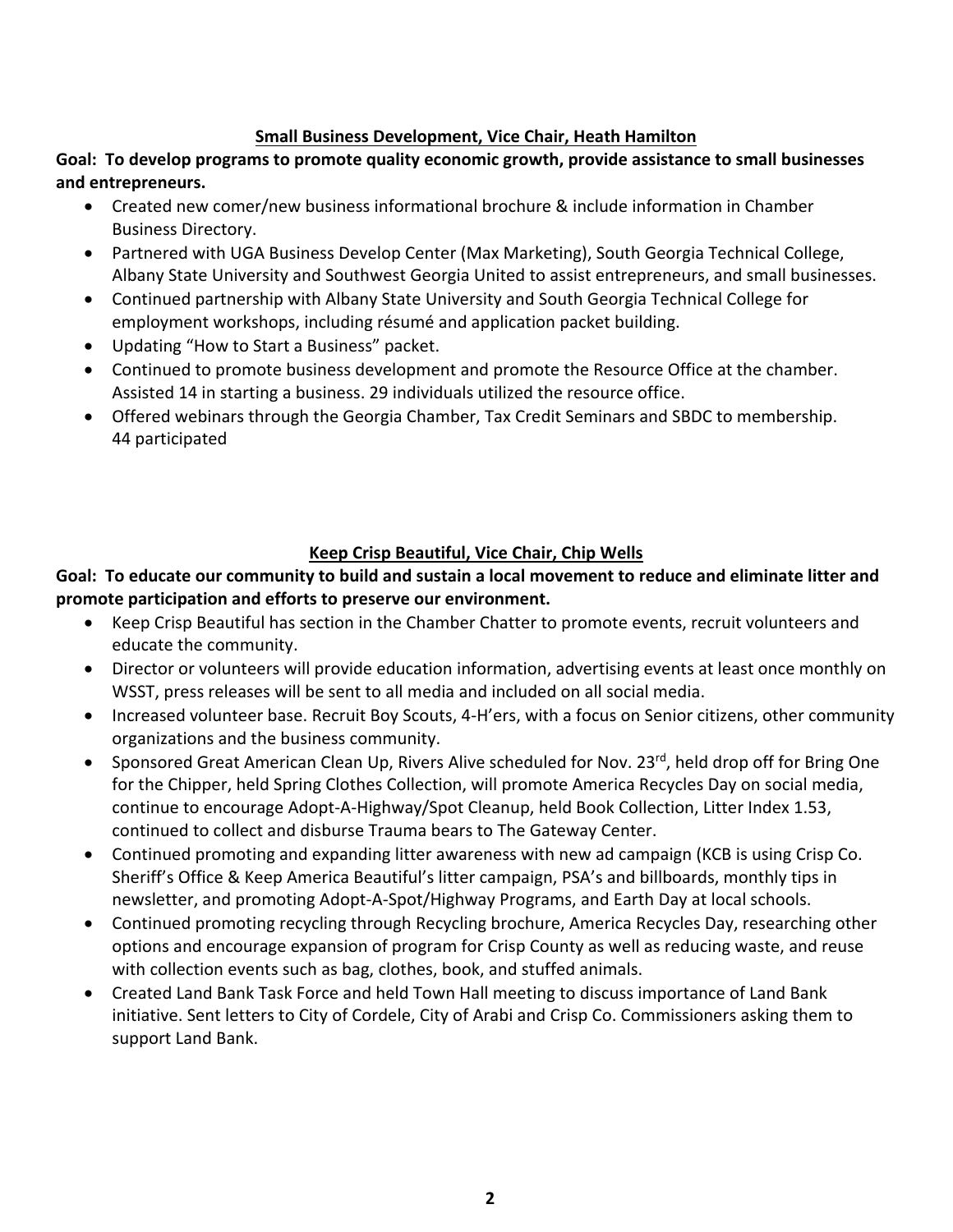#### **Public Affairs, Co-Chairs, Karen Kinsey & Marlene Kimball**

### **Goal: To interact with appropriate levels of government and private sectors to accomplish goals of chamber and community.**

- Sponsored 31<sup>st</sup> Annual Atlanta Legislative Fish Fry with great local support and good attendance.
- Sponsored 25<sup>th</sup> Annual Public Safety Appreciation Dinner.
- Sponsored "Get Out & Vote" and "Meet & Greet the Candidates"
- Board members attended Congressional Luncheon and other events sponsored by the Georgia Chamber.
- Continue to support for tax credits, community issues (i.e. Albany State, SWGAU, CRH tax credits).

#### **Tourism Division, Vice Chair, Monica Mitchell**

#### **Goal: To expand the visitor base.**

- Completed re- branding. Tourism Committee wants a "slogan"
- Continued to sponsor & support softball, fishing, golfing & other tournaments.
- Sponsored Watermelon Days Festival, Hot Air Balloon event (record attendance at event, Duathlon/Triathlon and Fireworks.
- Supported Historic SAM Railroad (Day Out with Thomas & National Train Day).
- Supported Cordele Main Street (Rail Museum, Rail Fan Festival, Christmas and other events)
- Supported Georgia Veterans State Park, Friends of Georgia Vets and Lake Blackshear Resort & Golf Club events.
- Researched locations for new directional signage at entry ways (Highway 280 east & west, Highway 41 north & south). Road with Steve Fulford to review locations. We are waiting on DOT to approve the sites.
- Promoted and supported Farmers Market, Crisp Motor Sports Park, SpeedFest, Sailplanes, family reunions, conventions and other visitors/groups to our community.
- Supported Agri Tourism (Georgia Grown State Initiative, Ga. Grown Trail 41, 100 Mile Peanut Pickin Yard Sale).
- Provided info to Hurricane Dorian evacuees (approx. 50), made contact with all hotels for availability during the Hurricane (for the Sheriff's Office)
- Quiet Community Taxes are being collected. We are waiting on CSX legal department.
- Provided 2,981 goody bags to visitors, local visitor guides provided to local businesses 4,979 and mailed 941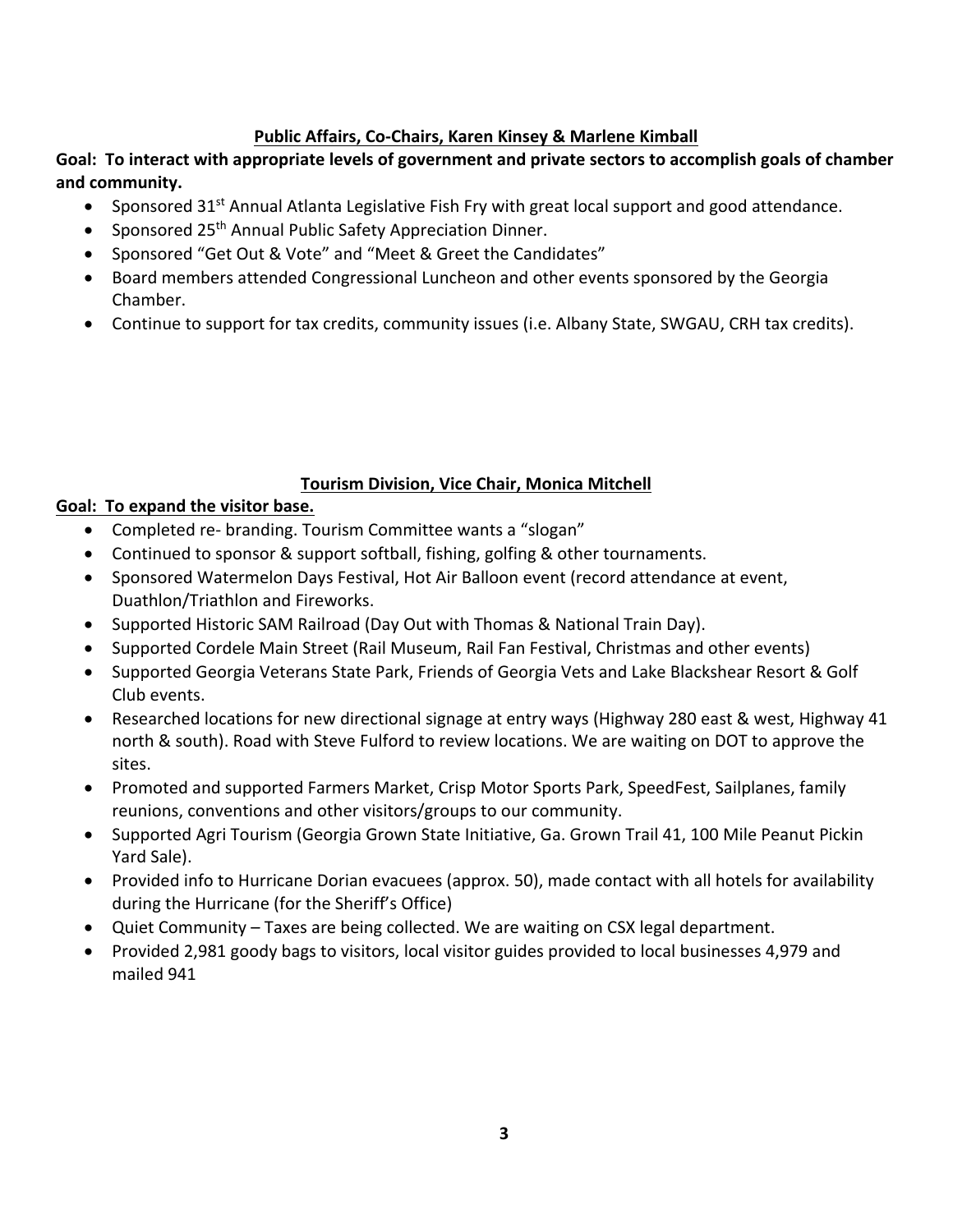# **Program of Work – 2020**

## **Organizational Improvement, Vice Chair, Valerie Roberson**

**Goal: To identify and act upon issues and activities that enhance the function and effectiveness** 

- **Improve engagement of current members through calls and visits**
- **Customized new comer packets**
- **Health & Wellness Event 2 times a year**
- Continue providing information to our members and community, utilizing newsletter, WSST, The Cordele Dispatch, South Georgia News and social media
- Contact new members…follow up with visit or call within 30 days
- Sponsor Business After Hours
- Sponsor 12 @ 12 with past chairs and chamber membership
- Sponsor Ribbon cuttings, ground breakings and open houses.
- Sponsor Annual Dinner & Administrative Professional Day
- Sponsor membership drive

#### **Community Development, Vice Chair, Doug Dean**

**Goal: To develop programs to help improve the quality of life for our community.**

- **Busting concrete v land next to Farmers Market v Downtown**
- **Promote Southwest Ga. United funding for small businesses**
- **Promote and support Ga. Grown Agribusiness & Ga. Grown Trail**
- **Tax Credits/Write-off for Contractors**
- **Nutrition – promote nutrition & local food @ schools & games**
- **Education – introducing kids to local offerings**
- **Media to highlight opportunities & availability**
- **Classes for kids to be more marketable**
- **Sponsor Leadercast & Leadership Crisp**
- **Database of services & activities offered**
- Support Workforce development and education
- Continue to support health and wellness events, including Crisp Regional Health Services, sponsoring Cordele Senior Games, Suicide Awareness Walk, and local gyms
- Promote Farmers Market to spread information about it, enhance community involvement, and make it more family-oriented. Research ways to make it more desirable for families (green space, special days with events to bring more visitors to the Market. Research ways to increase the number of vendors. Promote with billboard on I-75
- Continue to support neighborhood improvements and housing by supporting Southwest Georgia United's rental property and the Farm Migrant Housing Program.
- Continue to support and promote Ag community, including Farmers Market, Watermelon Days Festival, and Farmer's Appreciation dinner.
- Support Crisp County School System, Crisp Academy, South Georgia Technical College and Albany State University.
- Sponsor STAR Student/Teacher recognition at Lions Club and sponsored Red Ribbon Week.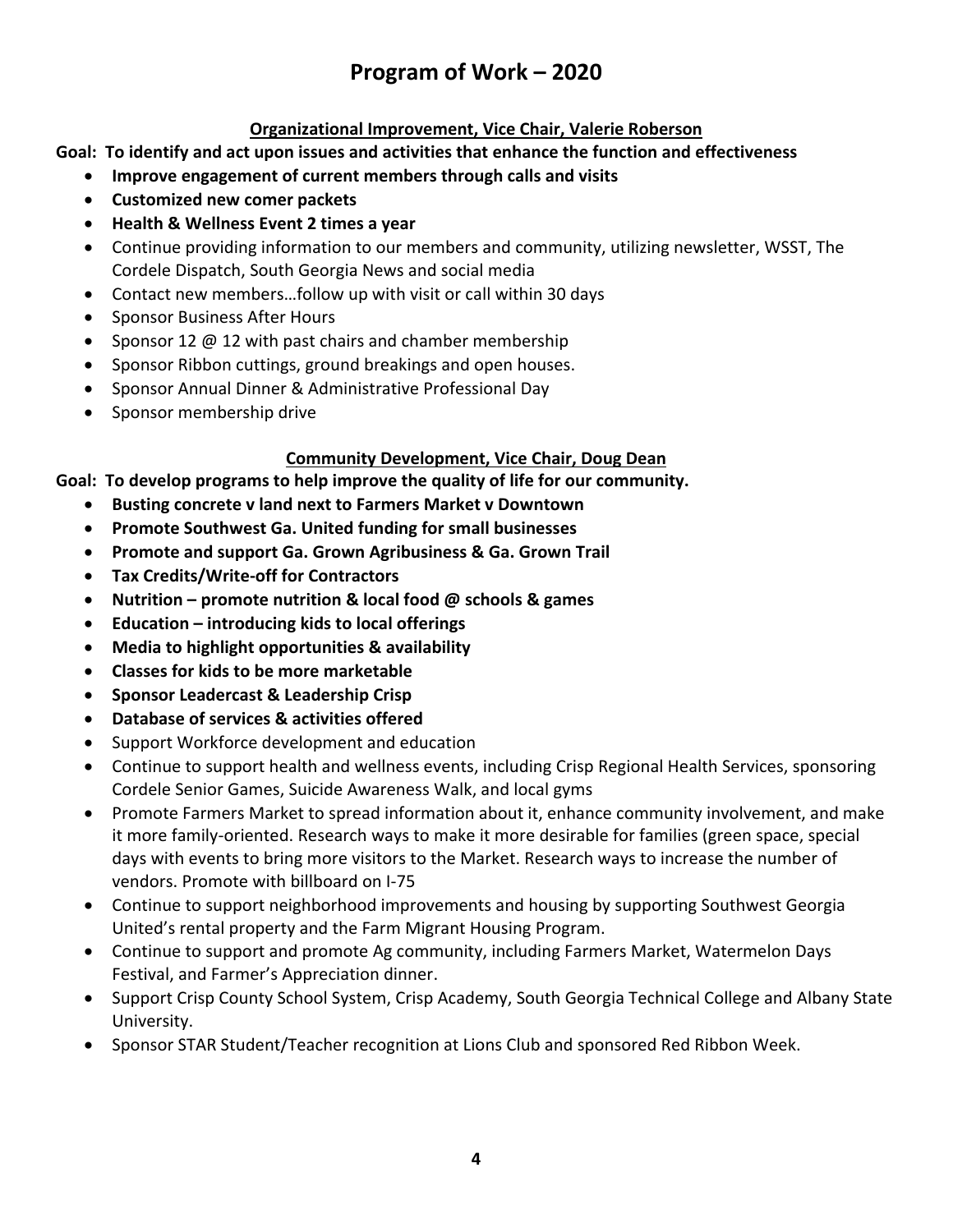#### **Small Business Development, Denise Ruff**

**Goal: To develop programs to promote quality economic growth, provide assistance to small businesses and entrepreneurs.**

- **Partner with High School on financial literary session**
- **Partner with High School on publicity of work study opportunities**
- **Partner with High School on job fairs in school**
- Publish Business Directory
- Partner with UGA Business Develop Center, South Georgia Technical College, Albany State University and Southwest Georgia United to assist entrepreneurs, and small businesses.
- Research ways to help new businesses with permitting (stream lining) City & County.
- Continue partnership with Albany State University and South Georgia Technical College for employment workshops
- Continue to promote business development and promote the Resource Office at the chamber.
- Sponsor webinars and seminars of interest to membership

# **Keep Crisp Beautiful, Vice Chair, Chip Wells**

**Goal: To educate our community to build and sustain a local movement to reduce and eliminate litter and promote participation and efforts to preserve our environment.**

- **Encourage Court System to Support litter & dumping tickets (letter from KCB & Chamber)**
- **16th Avenue is face of Crisp County – Clean it**
- **Educate 4th graders with free literature-utilize High School students**
- **Encourage churches-based groups to promote anti-litter**
- **Continue to support land bank**
- **Banners when dumpster are available**
- **All neighborhood cleanup dates – Quarterly?**
- **Cut outs of "Law" Enforcement – CCSO…Can't afford to be trashy\$\$\$**
- **Research to see if Star Program can assist with clean up**
- **Support – Code Enforcement of business**
- **Contests – promoting anti-litter with cash prizes**
- **Keep Crisp Beautiful Scholarship – Kids participate & keep up with points to determine winner**
- **Ask electronic billboards – "Don't Litter" when they can "fit" in**
- Increase educational initiatives: Director and committee members will speak to all 4th graders annually
- Director or volunteers provide education information, advertising events at least once monthly on WSST, press releases will be sent to all media and included on all social media.
- Sponsor Great American Clean Up, Rivers Alive, Bring One for the Chipper, Spring Clothes Collection, America Recycles Day on social media, continue to encourage Adopt-A-Highway/Spot Cleanup, held Book Collection, Litter Index, collect Trauma bears (for first responders and The Gateway Center)
- Continue promoting and expanding litter awareness
- Continue promoting recycling through Recycling brochure, America Recycles Day, researching other options and encourage expansion of program for Crisp County as well as reducing waste, and reuse with collection events such as bag, clothes, book, and stuffed animals.